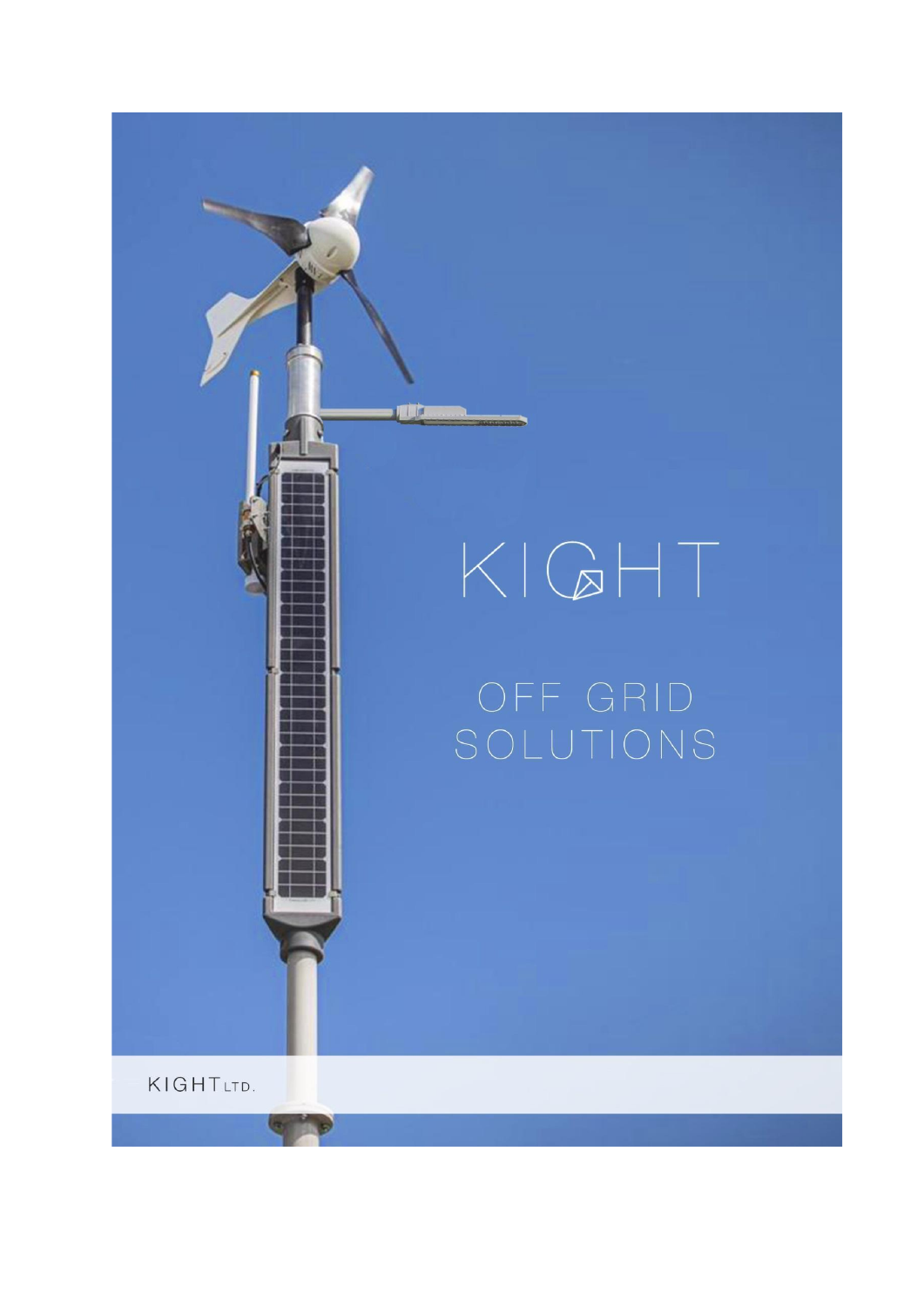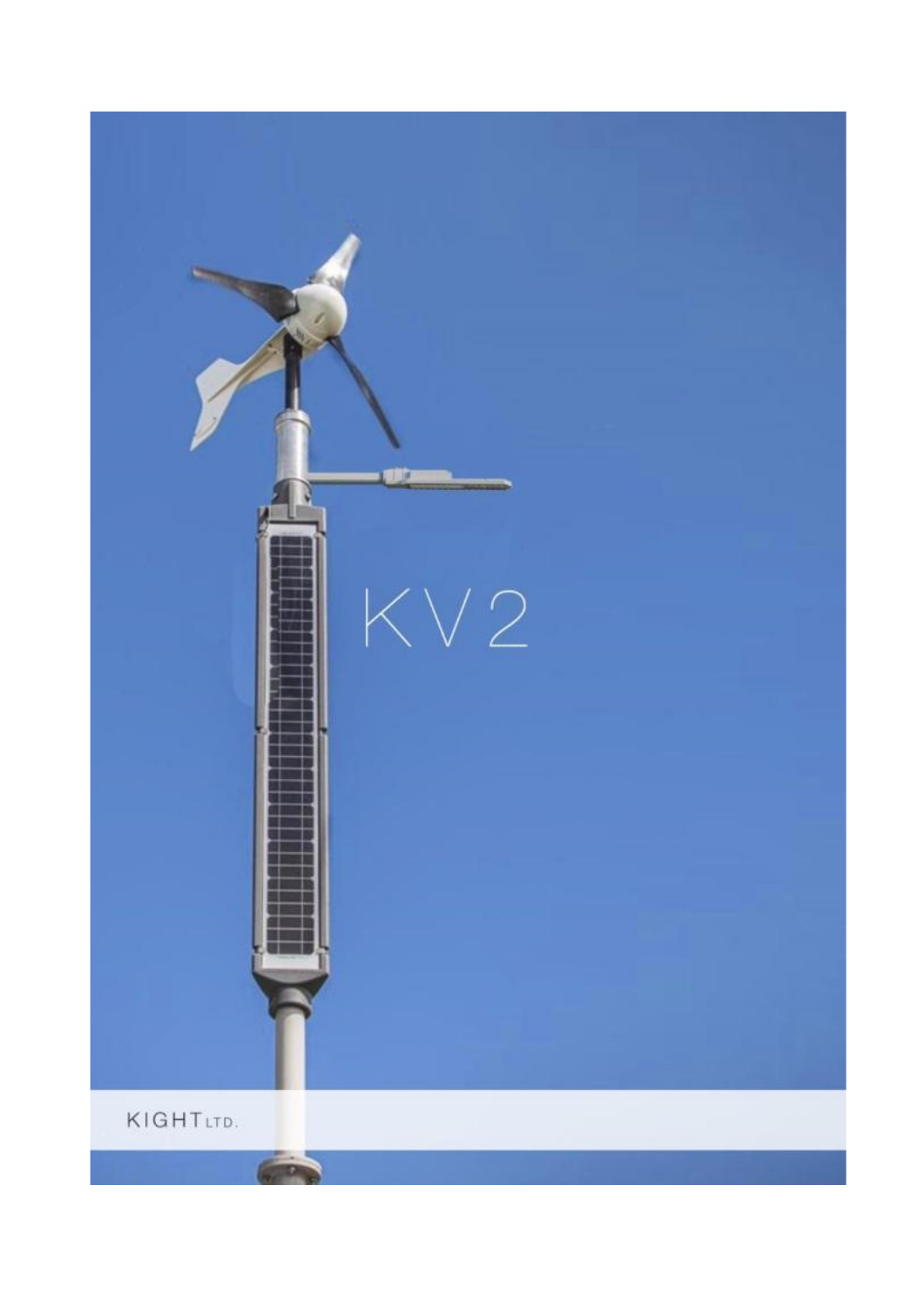## Off-Grid Hybrid Solar Wind Street Lighting - Product Specifications (KV2)

The KV2 has been designed as a standalone DC, off grid, LED Street Lighting Luminaire coupled with Hybrid solar PV, wind turbine, solar charge controller, battery storage and smart lighting control & monitoring.

Our range of standalone, off-grid solutions have many unique selling propositions, such as our patented solar holder. Our unique design means that our solar panels sit vertically down the column shaft and can be stacked to provide additional renewable energy generation and increase the output power of the lantern, to meet various operational requirements. The positioning of the solar holder also ensures it captures the maximum available solar radiation, especially during winter days, when the sun is low in the sky.

Our innovative design means that our solar panels require no maintenance, as they are self-cleaning, do not collect dust or snow like traditionally mounted solar panels, ensuring sufficient solar generation, without large solar panels sticking out of the column, whilst at the same time guaranteeing the lantern is operational throughout the year.

In operational deployment our solutions measured lumen output and lighting spread outperforms traditional grid connected, comparable street lanterns, from both an output and spread perspective. In addition, our lantern and solar holder are both rotary moulded from recycled plastic, which can also be fully recycled at the end of its very long life, making our solutions truly green.

The nature of the construction of our lanterns and solar holder means that they are extremely robust, exceeding the IK10 specifications, making our solution vandal proof and perfect for city wide, off-grid and coastal deployment. In addition, being rotary moulded, means our lanterns and solar holders do not require powder coating, ensuring our solutions maintain their appearance without degrading throughout their very long lifetime.

## **Technical Specifications**

- **1. Solar PV cells** 2.6W / 125x125mm / Relative efficiency at low light 97.3% / Si Polycrystalline / 0.4% annual degradation
- **2. Solar Charge Controller -** MPPT / 99% efficiency
- **3. Battery Storage** 192Ah of useable energy / 95% Round Trip Efficiency / li-ion / 1% annual degradation
- **4. Wind Turbine** KLE-300
- **5. Luminaire -** Rotary Moulded 12v, producing 183 lumens per watt. (Total Lumen 2200)

| <b>Turbine</b> | <b>Rated Power</b> | <b>Hub Height</b> | <b>Peak Power Coefficient</b> | Valid Power Curve Air        |  |  |
|----------------|--------------------|-------------------|-------------------------------|------------------------------|--|--|
|                | [W]                | [m]               | $[C_p]$                       | Density [kg/m <sup>3</sup> ] |  |  |
| <b>KLE-300</b> | 300                |                   | 0.34                          | 1.23                         |  |  |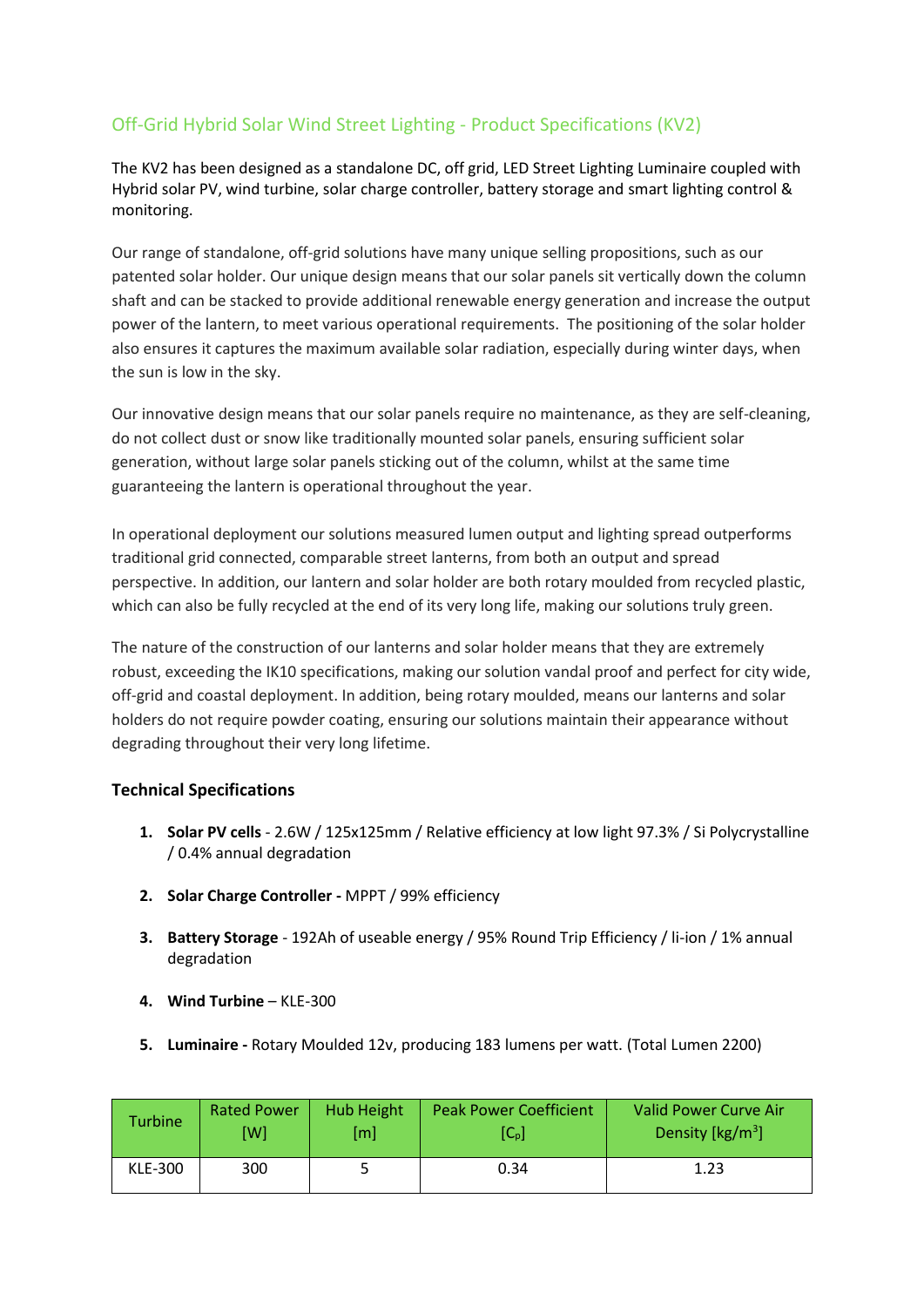### Tables 1, 2 & 3 demonstrate KV2 operational effectiveness across three locations in the UK, Plymouth, Birmingham & Glasgow

| Month | <b>Generation</b><br>PV (Wh) | Generation<br>Wind (Wh) | Generation<br>(Wh) | Available<br>Energy | Demand   | Gen < Demand | Days - Gen<br><demand< th=""><th>Average SOC</th><th>Days - Storage<br/><demand< th=""></demand<></th></demand<> | Average SOC | Days - Storage<br><demand< th=""></demand<> |
|-------|------------------------------|-------------------------|--------------------|---------------------|----------|--------------|------------------------------------------------------------------------------------------------------------------|-------------|---------------------------------------------|
| Jan   | 2,273.45                     | 29,784.06               | 32,057.51          | 30,150.09           | 4,656.00 | 25,494.09    | 0                                                                                                                | 100%        | 0                                           |
| Feb   | 2,545.34                     | 21,162.38               | 23,707.72          | 22,297.11           | 3,936.00 | 18,361.11    | 0                                                                                                                | 100%        | 0                                           |
| Mar   | 5,069.55                     | 19,067.67               | 24,137.22          | 22,701.06           | 3,636.00 | 19,065.06    | 0                                                                                                                | 100%        | 0                                           |
| Apr   | 6,961.82                     | 11,367.03               | 18,328.85          | 17,238.28           | 2,724.00 | 14,514.28    | 0                                                                                                                | 100%        | 0                                           |
| May   | 7,808.02                     | 12,839.39               | 20,647.42          | 19,418.89           | 2,016.00 | 17,402.89    | 0                                                                                                                | 100%        | 0                                           |
| Jun   | 7,816.29                     | 9,065.72                | 16,882.01          | 15,877.53           | 1,440.00 | 14,437.53    | 0                                                                                                                | 100%        | 0                                           |
| Jul   | 7,182.91                     | 9,888.04                | 17,070.95          | 16,055.23           | 1,728.00 | 14,327.23    | 0                                                                                                                | 100%        | 0                                           |
| Aug   | 6,161.02                     | 10,520.22               | 16,681.24          | 15,688.70           | 2,520.00 | 13,168.70    | 0                                                                                                                | 100%        | 0                                           |
| Sep   | 5,478.62                     | 11,351.10               | 16,829.72          | 15,828.35           | 3,192.00 | 12,636.35    | 0                                                                                                                | 100%        | 0                                           |
| Oct   | 3,677.12                     | 17,553.22               | 21,230.33          | 19,967.13           | 4,056.00 | 15,911.13    | 0                                                                                                                | 100%        | 0                                           |
| Nov   | 2,688.08                     | 24,818.64               | 27,506.73          | 25,870.08           | 4,572.00 | 21,298.08    | 0                                                                                                                | 100%        | 0                                           |
| Dec   | 1,960.76                     | 29,235.46               | 31,196.22          | 29.340.05           | 4,836.00 | 24,504.05    | 0                                                                                                                | 100%        | 0                                           |
|       |                              |                         |                    |                     |          |              | $\Omega$                                                                                                         |             | 0                                           |

#### Plymouth *Table 1 – Plymouth wind plus solar PV results*

Birmingham *Table 2 – Birmingham wind plus solar PV results*

| Month | Generation<br>PV (Wh) | Generation<br>Wind (Wh) | Generation<br>(Wh) | Available<br>Energy | Demand   | Gen < Demand | Days - Gen<br><demand< th=""><th>Average SOC</th><th>Days - Storage<br/><demand< th=""></demand<></th></demand<> | Average SOC | Days - Storage<br><demand< th=""></demand<> |
|-------|-----------------------|-------------------------|--------------------|---------------------|----------|--------------|------------------------------------------------------------------------------------------------------------------|-------------|---------------------------------------------|
| Jan   | 2,428.03              | 8,782.50                | 11,210.53          | 10,543.50           | 4,776.00 | 5,767.50     | 0                                                                                                                | 100%        | 0                                           |
| Feb   | 2.356.23              | 6,381.06                | 8.737.29           | 8,217.42            | 3.924.00 | 4,293.42     |                                                                                                                  | 100%        | 0                                           |
| Mar   | 4,942.30              | 6,197.75                | 11,140.04          | 10,477.21           | 3,588.00 | 6,889.21     | $\Omega$                                                                                                         | 100%        | 0                                           |
| Apr   | 6,719.45              | 3,571.99                | 10,291.45          | 9,679.10            | 2,688.00 | 6,991.10     | 0                                                                                                                | 100%        | 0                                           |
| May   | 6,859.90              | 4,953.65                | 11,813.55          | 11,110.64           | 1,788.00 | 9,322.64     | 0                                                                                                                | 100%        | 0                                           |
| Jun   | 7.441.19              | 2.728.51                | 10,169.69          | 9.564.59            | 1.080.00 | 8.484.59     | 0                                                                                                                | 100%        | 0                                           |
| Jul   | 7.104.92              | 3,059.25                | 10,164.17          | 9,559.40            | 1,464.00 | 8,095.40     | 0                                                                                                                | 100%        | 0                                           |
| Aug   | 5,666.89              | 3,291.50                | 8,958.39           | 8,425.37            | 2,364.00 | 6.061.37     | 0                                                                                                                | 100%        | $\Omega$                                    |
| Sep   | 5,359.24              | 3,587.32                | 8,946.56           | 8,414.24            | 3,156.00 | 5,258.24     | 0                                                                                                                | 100%        | 0                                           |
| Oct   | 3,450.03              | 4,686.06                | 8,136.09           | 7,652.00            | 4,080.00 | 3,572.00     |                                                                                                                  | 100%        | 0                                           |
| Nov   | 2,456.41              | 6,459.79                | 8,916.20           | 8,385.69            | 4,560.00 | 3,825.69     | $\mathcal{P}$                                                                                                    | 100%        | O                                           |
| Dec   | 2,124.73              | 7,496.56                | 9,621.28           | 9.048.82            | 4,836.00 | 4,212.82     | $\mathbf{1}$                                                                                                     | 100%        | 0                                           |
|       |                       |                         |                    |                     |          |              |                                                                                                                  |             |                                             |

#### Glasgow *Table 3 – Glasgow wind plus solar PV results*

| Month | Generation<br>PV (Wh) | Generation<br>Wind (Wh) | Generation<br>(Wh) | Available<br>Energy | <u>Demand</u> | Gen < Demand | Days - Gen<br><demand< th=""><th>Average SOC</th><th>Days - Storage<br/><demand< th=""></demand<></th></demand<> | Average SOC | Days - Storage<br><demand< th=""></demand<> |
|-------|-----------------------|-------------------------|--------------------|---------------------|---------------|--------------|------------------------------------------------------------------------------------------------------------------|-------------|---------------------------------------------|
| Jan   | 1,452.94              | 10,567.00               | 12,019.94          | 11,304.75           | 4,992.00      | 6,312.75     |                                                                                                                  | 100%        | 0                                           |
| Feb   | 2,539.24              | 6,158.02                | 8,697.26           | 8,179.78            | 3,936.00      | 4,243.78     | 2                                                                                                                | 99%         | 0                                           |
| Mar   | 4,539.78              | 7,697.46                | 12,237.24          | 11,509.12           | 3,492.00      | 8,017.12     | 0                                                                                                                | 100%        | 0                                           |
| Apr   | 6,596.58              | 4,733.00                | 11,329.58          | 10,655.47           | 2,448.00      | 8,207.47     | 0                                                                                                                | 100%        | 0                                           |
| May   | 8,009.58              | 4,900.89                | 12,910.47          | 12,142.29           | 1,344.00      | 10,798.29    | 0                                                                                                                | 100%        | 0                                           |
| Jun   | 7,461.22              | 2,270.82                | 9,732.05           | 9,152.99            | 720.00        | 8,432.99     | 0                                                                                                                | 100%        | 0                                           |
| Jul   | 7,423.14              | 2,459.13                | 9,882.26           | 9,294.27            | 1,008.00      | 8,286.27     | 0                                                                                                                | 100%        | 0                                           |
| Aug   | 6,246.58              | 3,278.56                | 9,525.14           | 8,958.39            | 2,064.00      | 6,894.39     | 0                                                                                                                | 100%        | 0                                           |
| Sep   | 4,651.53              | 5,307.28                | 9,958.81           | 9,366.27            | 3,036.00      | 6,330.27     | 0                                                                                                                | 100%        | 0                                           |
| Oct   | 3,085.65              | 5,739.68                | 8,825.33           | 8,300.22            | 4,020.00      | 4,280.22     | $\overline{2}$                                                                                                   | 99%         | 0                                           |
| Nov   | 1,937.51              | 7,118.47                | 9,055.98           | 8,517.15            | 4,668.00      | 3,849.15     | 2                                                                                                                | 99%         | 0                                           |
| Dec   | 1,226.39              | 8.259.48                | 9,485.87           | 8.921.46            | 5,100.00      | 3,821.46     | 2                                                                                                                | 98%         | 0                                           |
|       |                       |                         |                    |                     |               |              | 9                                                                                                                |             |                                             |

Tables 1, 2 & 3 demonstrate that KV2 generates sufficient energy to be operational 365 days of the year, with only 9 days throughout the year where the battery is required to provide backup power.